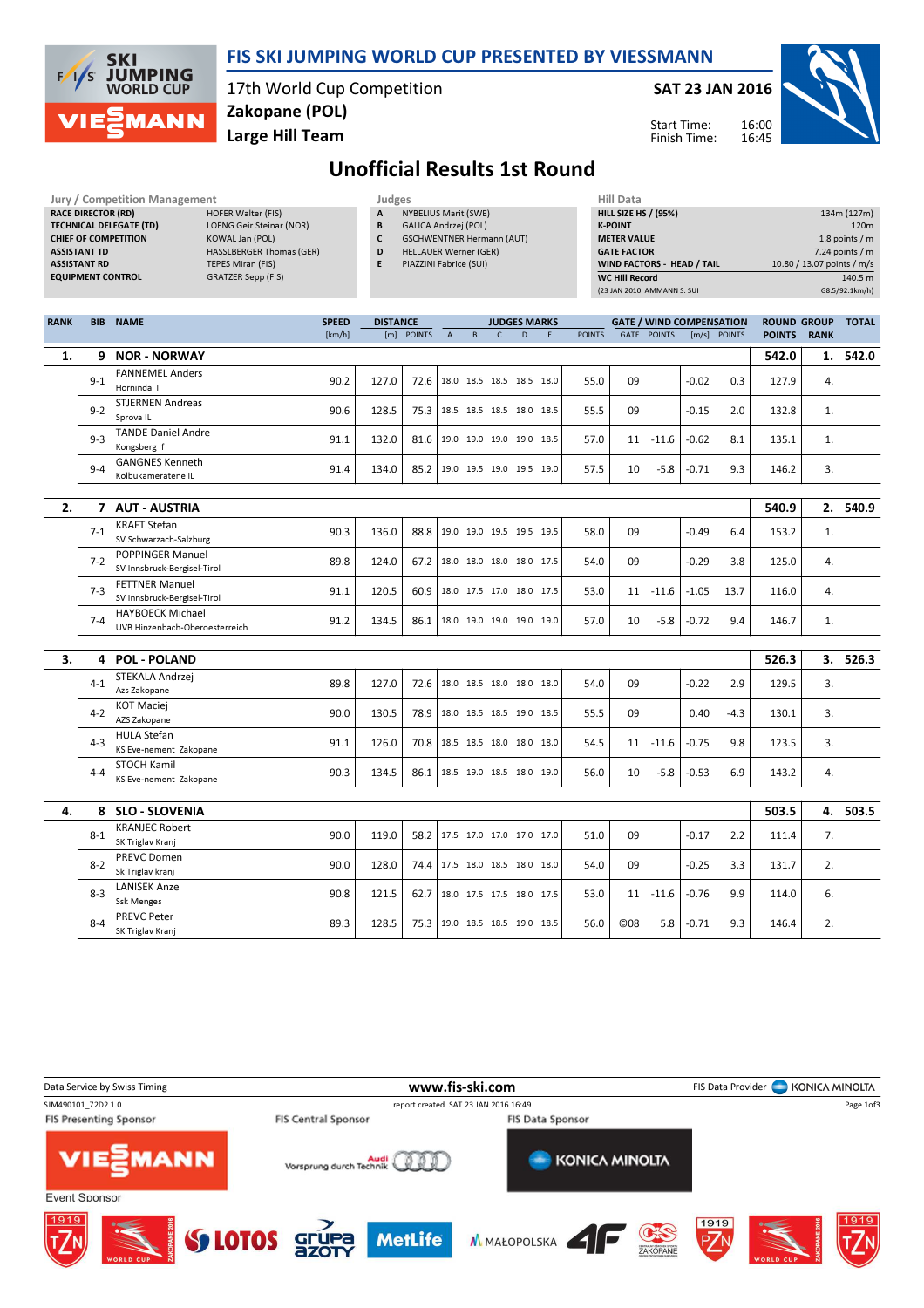

**SKI JUMPING**<br>WORLD CUP  $F/1/S$ **MANN** 

17th World Cup Competition Large Hill Team Zakopane (POL)

SAT 23 JAN 2016

Start Time: Finish Time:



### Unofficial Results 1st Round

| [m] POINTS<br>$\mathsf{C}$<br>D<br><b>POINTS</b><br><b>GATE POINTS</b><br>[m/s] POINTS<br><b>POINTS</b><br><b>RANK</b><br>[km/h]<br>$\mathsf A$<br>B<br>F<br>5.<br>10<br><b>GER - GERMANY</b><br>501.9<br>5.<br><b>WANK Andreas</b><br>126.0<br>18.0 18.0 18.0 18.0 18.0<br>$-0.04$<br>5.<br>$10-1$<br>90.7<br>70.8<br>54.0<br>09<br>0.5<br>125.3<br>SC Hinterzarten<br><b>LEYHE Stephan</b><br>$10-2$<br>90.1<br>121.5<br>09<br>$-0.07$<br>0.9<br>62.7<br>18.5 17.5 17.5 18.0 17.5<br>53.0<br>116.6<br>7.<br>SC Willingen<br><b>WELLINGER Andreas</b><br>$10-3$<br>91.8<br>132.5<br>2.<br>82.5<br>55.0<br>$11 - 11.6$<br>$-0.39$<br>5.1<br>131.0<br>18.5 18.0 18.5 19.0 18.0<br>Sc Ruhpolding<br><b>FREITAG Richard</b><br>90.6<br>127.5<br>129.0<br>$10 - 4$<br>73.5<br>18.0 18.5 18.0 18.5 18.0<br>54.5<br>10<br>$-5.8$<br>$-0.52$<br>6.8<br>7.<br>SG Nickelhuette Aue<br>6.<br><b>CZE - CZECH REPUBLIC</b><br>6.<br>488.1<br>6.<br>JANDA Jakub<br>$6-1$<br>90.0<br>09<br>$-0.58$<br>109.3<br>8.<br>114.0<br>49.2<br>52.5<br>7.6<br>18.0 17.5 17.5 17.5 17.0<br>Dukla Liberec | <b>TOTAL</b> |
|----------------------------------------------------------------------------------------------------------------------------------------------------------------------------------------------------------------------------------------------------------------------------------------------------------------------------------------------------------------------------------------------------------------------------------------------------------------------------------------------------------------------------------------------------------------------------------------------------------------------------------------------------------------------------------------------------------------------------------------------------------------------------------------------------------------------------------------------------------------------------------------------------------------------------------------------------------------------------------------------------------------------------------------------------------------------------------|--------------|
|                                                                                                                                                                                                                                                                                                                                                                                                                                                                                                                                                                                                                                                                                                                                                                                                                                                                                                                                                                                                                                                                                  |              |
|                                                                                                                                                                                                                                                                                                                                                                                                                                                                                                                                                                                                                                                                                                                                                                                                                                                                                                                                                                                                                                                                                  | 501.9        |
|                                                                                                                                                                                                                                                                                                                                                                                                                                                                                                                                                                                                                                                                                                                                                                                                                                                                                                                                                                                                                                                                                  |              |
|                                                                                                                                                                                                                                                                                                                                                                                                                                                                                                                                                                                                                                                                                                                                                                                                                                                                                                                                                                                                                                                                                  |              |
|                                                                                                                                                                                                                                                                                                                                                                                                                                                                                                                                                                                                                                                                                                                                                                                                                                                                                                                                                                                                                                                                                  |              |
|                                                                                                                                                                                                                                                                                                                                                                                                                                                                                                                                                                                                                                                                                                                                                                                                                                                                                                                                                                                                                                                                                  |              |
|                                                                                                                                                                                                                                                                                                                                                                                                                                                                                                                                                                                                                                                                                                                                                                                                                                                                                                                                                                                                                                                                                  |              |
|                                                                                                                                                                                                                                                                                                                                                                                                                                                                                                                                                                                                                                                                                                                                                                                                                                                                                                                                                                                                                                                                                  |              |
|                                                                                                                                                                                                                                                                                                                                                                                                                                                                                                                                                                                                                                                                                                                                                                                                                                                                                                                                                                                                                                                                                  |              |
|                                                                                                                                                                                                                                                                                                                                                                                                                                                                                                                                                                                                                                                                                                                                                                                                                                                                                                                                                                                                                                                                                  |              |
|                                                                                                                                                                                                                                                                                                                                                                                                                                                                                                                                                                                                                                                                                                                                                                                                                                                                                                                                                                                                                                                                                  | 488.1        |
|                                                                                                                                                                                                                                                                                                                                                                                                                                                                                                                                                                                                                                                                                                                                                                                                                                                                                                                                                                                                                                                                                  |              |
|                                                                                                                                                                                                                                                                                                                                                                                                                                                                                                                                                                                                                                                                                                                                                                                                                                                                                                                                                                                                                                                                                  |              |
| <b>KOZISEK Cestmir</b><br>$6 - 2$<br>89.9<br>125.5<br>69.9<br>17.5 18.0 18.0 18.0 18.0<br>54.0<br>09<br>0.00<br>0.0<br>123.9<br>5.<br>LSK Lomnice nad Popelkou                                                                                                                                                                                                                                                                                                                                                                                                                                                                                                                                                                                                                                                                                                                                                                                                                                                                                                                   |              |
| MATURA Jan                                                                                                                                                                                                                                                                                                                                                                                                                                                                                                                                                                                                                                                                                                                                                                                                                                                                                                                                                                                                                                                                       |              |
| 90.9<br>$-0.90$<br>5.<br>$6 - 3$<br>121.0<br>61.8<br>18.0 18.0 17.5 18.0 17.5<br>53.5<br>$11 - 11.6$<br>11.8<br>115.5<br>Dukla Liberec                                                                                                                                                                                                                                                                                                                                                                                                                                                                                                                                                                                                                                                                                                                                                                                                                                                                                                                                           |              |
| <b>KOUDELKA Roman</b><br>90.4<br>79.8<br>8.9<br>5.<br>131.0<br>18.5 19.0 19.0 19.0 18.5<br>56.5<br>10<br>$-5.8$<br>$-0.68$<br>139.4<br>$6 - 4$                                                                                                                                                                                                                                                                                                                                                                                                                                                                                                                                                                                                                                                                                                                                                                                                                                                                                                                                   |              |
| LSK Lomnice nad Popelkou                                                                                                                                                                                                                                                                                                                                                                                                                                                                                                                                                                                                                                                                                                                                                                                                                                                                                                                                                                                                                                                         |              |
|                                                                                                                                                                                                                                                                                                                                                                                                                                                                                                                                                                                                                                                                                                                                                                                                                                                                                                                                                                                                                                                                                  |              |
| 7.<br>5 JPN - JAPAN<br>457.9<br>7.                                                                                                                                                                                                                                                                                                                                                                                                                                                                                                                                                                                                                                                                                                                                                                                                                                                                                                                                                                                                                                               | 457.9        |
| KOBAYASHI Ryoyu<br>$\overline{2}$ .<br>$5 - 1$<br>90.0<br>126.0<br>70.8<br>17.5 18.0 17.5 17.5 17.5<br>52.5<br>09<br>$-0.55$<br>7.2<br>130.5<br>Morioka Chuo High School                                                                                                                                                                                                                                                                                                                                                                                                                                                                                                                                                                                                                                                                                                                                                                                                                                                                                                         |              |
| <b>HARADA Yumu</b><br>89.8<br>123.5<br>17.5 18.0 18.0 18.0 17.5<br>09<br>0.38<br>$5 - 2$<br>66.3<br>53.5<br>$-4.1$<br>115.7<br>8.                                                                                                                                                                                                                                                                                                                                                                                                                                                                                                                                                                                                                                                                                                                                                                                                                                                                                                                                                |              |
| Megmilk Snow Brand Ski Team<br><b>ITO Kenshiro</b>                                                                                                                                                                                                                                                                                                                                                                                                                                                                                                                                                                                                                                                                                                                                                                                                                                                                                                                                                                                                                               |              |
| $-0.92$<br>$5-3$<br>91.0<br>116.0<br>18.0 17.0 17.0 17.5 17.0<br>12.0<br>104.7<br>7.<br>52.8<br>51.5<br>11<br>$-11.6$<br>Megmilk Snow Brand Ski Team                                                                                                                                                                                                                                                                                                                                                                                                                                                                                                                                                                                                                                                                                                                                                                                                                                                                                                                             |              |
| SAKUYAMA Kento<br>90.1<br>117.0<br>$-5.8$<br>$-0.55$<br>7.2<br>107.0<br>9.<br>$5 - 4$<br>54.6<br>17.0 17.0 17.0 17.5 17.0<br>51.0<br>10                                                                                                                                                                                                                                                                                                                                                                                                                                                                                                                                                                                                                                                                                                                                                                                                                                                                                                                                          |              |
| Kitano Construction Corp. Ski Team                                                                                                                                                                                                                                                                                                                                                                                                                                                                                                                                                                                                                                                                                                                                                                                                                                                                                                                                                                                                                                               |              |
|                                                                                                                                                                                                                                                                                                                                                                                                                                                                                                                                                                                                                                                                                                                                                                                                                                                                                                                                                                                                                                                                                  |              |
| 8.<br>3 SUI - SWITZERLAND<br>8.<br>453.6                                                                                                                                                                                                                                                                                                                                                                                                                                                                                                                                                                                                                                                                                                                                                                                                                                                                                                                                                                                                                                         | 453.6        |
| <b>KAELIN Pascal</b><br>89.5<br>09<br>$-0.24$<br>100.0<br>$3-1$<br>113.0<br>47.4<br>16.5 16.5 17.0 16.5 16.5<br>49.5<br>10.<br>3.1                                                                                                                                                                                                                                                                                                                                                                                                                                                                                                                                                                                                                                                                                                                                                                                                                                                                                                                                               |              |
| Einsiedeln<br><b>DESCHWANDEN Gregor</b>                                                                                                                                                                                                                                                                                                                                                                                                                                                                                                                                                                                                                                                                                                                                                                                                                                                                                                                                                                                                                                          |              |
| 89.7<br>$3-2$<br>124.0<br>67.2<br>17.0 18.0 17.5 17.5 18.0<br>53.0<br>09<br>0.31<br>$-3.3$<br>116.9<br>6.<br>Horw                                                                                                                                                                                                                                                                                                                                                                                                                                                                                                                                                                                                                                                                                                                                                                                                                                                                                                                                                                |              |
| <b>EGLOFF Luca</b>                                                                                                                                                                                                                                                                                                                                                                                                                                                                                                                                                                                                                                                                                                                                                                                                                                                                                                                                                                                                                                                               |              |
| $3 - 3$<br>91.1<br>116.0<br>17.0 17.0 17.0 17.5 17.5<br>$-0.91$<br>11.9<br>8.<br>52.8<br>51.5<br>$-11.6$<br>104.6<br>11<br>Grabserberg                                                                                                                                                                                                                                                                                                                                                                                                                                                                                                                                                                                                                                                                                                                                                                                                                                                                                                                                           |              |
| <b>AMMANN Simon</b><br>90.7<br>133.0<br>48.0<br>10<br>$-5.8$<br>$-0.50$<br>6.5<br>6.<br>$3 - 4$<br>83.4<br>15.5 16.0 16.0 16.0 16.5<br>132.1                                                                                                                                                                                                                                                                                                                                                                                                                                                                                                                                                                                                                                                                                                                                                                                                                                                                                                                                     |              |
| SSC Toggenburg                                                                                                                                                                                                                                                                                                                                                                                                                                                                                                                                                                                                                                                                                                                                                                                                                                                                                                                                                                                                                                                                   |              |
| 9.<br><b>RUS - RUSSIAN FEDERATION</b><br>9.<br>447.4<br>$\mathbf{2}$                                                                                                                                                                                                                                                                                                                                                                                                                                                                                                                                                                                                                                                                                                                                                                                                                                                                                                                                                                                                             | 447.4        |
|                                                                                                                                                                                                                                                                                                                                                                                                                                                                                                                                                                                                                                                                                                                                                                                                                                                                                                                                                                                                                                                                                  |              |
| <b>HAZETDINOV Ilmir</b><br>$2 - 1$<br>89.7<br>118.0<br>51.0<br>09<br>$-0.42$<br>5.5<br>112.9<br>6.<br>56.4<br>17.0 17.0 17.5 17.0 17.0<br>SDUSHOR 33 MOSKOVSKAYA OBLAST - RES                                                                                                                                                                                                                                                                                                                                                                                                                                                                                                                                                                                                                                                                                                                                                                                                                                                                                                    |              |
| <b>BOYARINTSEV Vladislav</b><br>89.9<br>120.0<br>09<br>9.<br>$2 - 2$<br>60.0<br>52.0<br>0.10<br>$-1.1$<br>110.9<br>17.0 17.5 17.0 17.5 17.5                                                                                                                                                                                                                                                                                                                                                                                                                                                                                                                                                                                                                                                                                                                                                                                                                                                                                                                                      |              |
| Saint-Petersburg KOR1 Dinamo                                                                                                                                                                                                                                                                                                                                                                                                                                                                                                                                                                                                                                                                                                                                                                                                                                                                                                                                                                                                                                                     |              |
| <b>KLIMOV Evgeniy</b><br>9.<br>89.7<br>111.0<br>43.8<br>16.5 16.5 16.5 16.0 16.0<br>49.0<br>09<br>$-0.80$<br>10.5<br>103.3<br>$2 - 3$<br>GBU TSTOVS Moskovskaya oblast Ski s                                                                                                                                                                                                                                                                                                                                                                                                                                                                                                                                                                                                                                                                                                                                                                                                                                                                                                     |              |
| <b>KORNILOV Denis</b><br>89.9<br>123.0<br>$-0.59$<br>7.7<br>$2 - 4$<br>65.4   17.0 18.0 17.5 17.5 18.0<br>53.0<br>10<br>$-5.8$<br>120.3<br>8.<br>Sdushor CSP N. Novgorod Dinamo                                                                                                                                                                                                                                                                                                                                                                                                                                                                                                                                                                                                                                                                                                                                                                                                                                                                                                  |              |